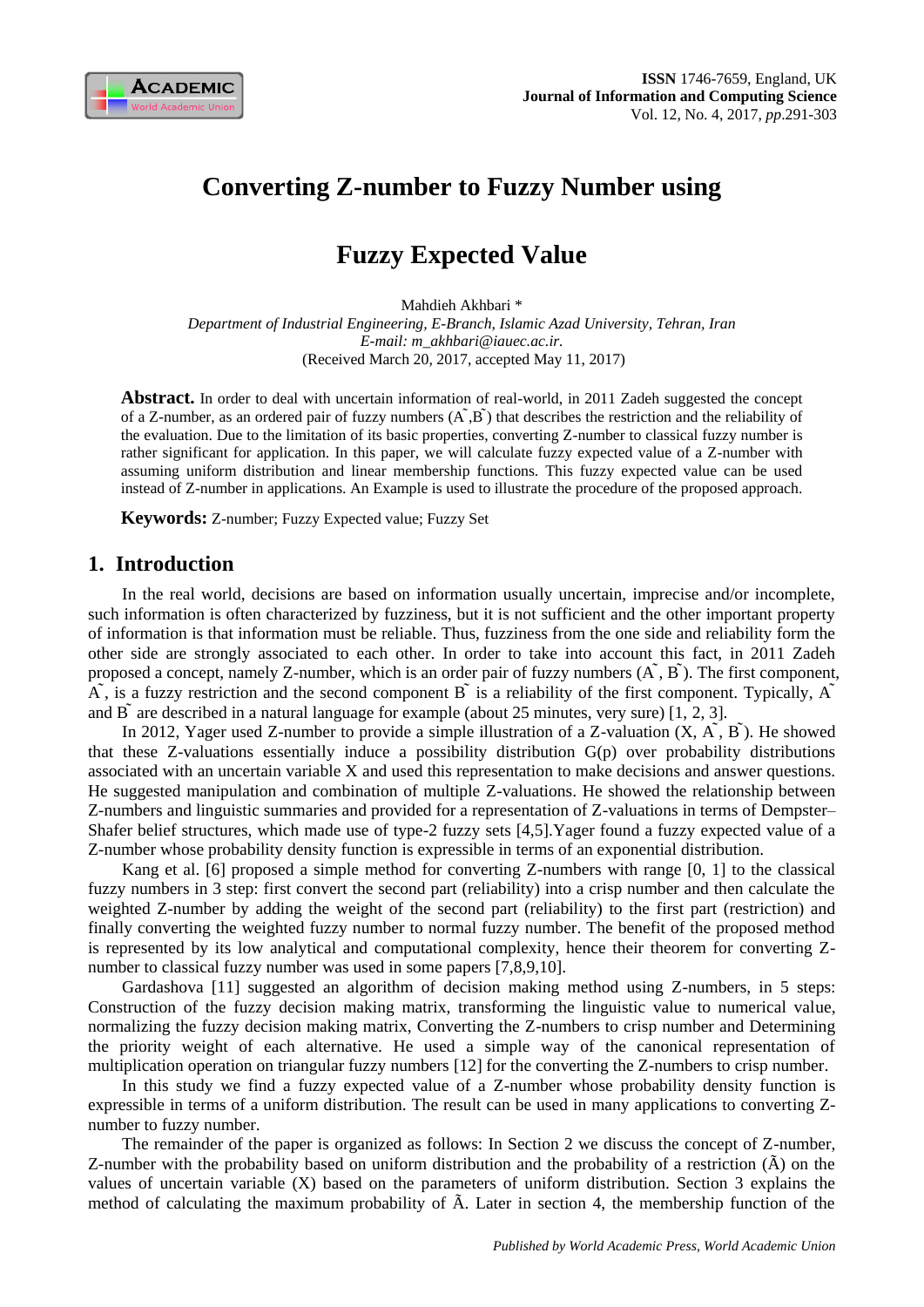possibility of the expected value of  $Z$ -number  $(\mu)$  is proposed. Finally, the whole presented material is summed up in section 5.

## **2. The concept of Z-numbers**

Any Z-number is an ordered pair of fuzzy numbers  $(\tilde{A}, \tilde{B})$  where  $\tilde{A}$  is a restriction on the values of uncer tain variable, *X*, and  $\tilde{B}$  is the level of confidence in  $\tilde{A}$ . Both  $\tilde{A}$  and  $\tilde{B}$  are fuzzy sets. Zadeh[1] defines Z-valuat ion as an ordered triple,  $(X,\tilde{A},\tilde{B})$ , which is equivalent to "X is  $(\tilde{A},\tilde{B})$ ". Moreover, Z-valuation can be defined  $as \sim \text{Prob}(X \text{ is } A^{\sim}) \text{ is } B^{\sim}$  (1)

According to the Zadeh's equation, we express the probability that  $X$  is  $\tilde{A}$  as:

$$
Prob_p(X \text{ is } \tilde{A}) = \int_R A(x)f(x)dx \tag{2}
$$

where  $A(x)$  is the membership function of  $\tilde{A}$  and  $f(x)$  is the probability density function of X on R. Now, we can get *G(p)*, the degree to which p satisfies our Z-valuation,  $[\n Prob] \_p(X \in A^*)$  is B, as:

$$
G(p) = B\left( Prob_p(X \text{ is } A) \right) = B(\int_R A(x)f(x)dx) \tag{3}
$$

Since the probability density function of X is unknown, according to Zadeh's simplifying assumption, a particular set of parametric distributions (e.g. normal, exponential and uniform distributions) can be applied based on available knowledge about the variable [1]. But when the knowledge available is not sufficient, the uniform distribution is proposed for a poorly known variable [13]. This distribution is sometimes referred to as the "no knowledge" distribution. Hence, we used uniform distribution in the current study.

Let  $(A^T, B^T)$  be a Z-number, where  $\tilde{A}$  is a triangular number,  $(c-l, c, c+r)$ , with a membership function as follows:

$$
A(x) = \begin{cases} 0 & \text{if } x < c - l \\ (x - c + l)/l & \text{if } c - l \le x < c \\ (c + r - x)/r & \text{if } c \le x \le c + r \\ 0 & \text{if } x > c + r \end{cases}
$$
(4)

On the other hand,  $\tilde{B}$ , confidence, could be from the set {"Likely", "Usually", "Sure"} are modelled using the right hand fuzzy sets as follows (see Fig. 1)

$$
B_L(P) = \begin{cases} 0 & P < 0.5\\ \frac{P - 0.5}{0.1} & 0.5 \le P \le 0.6\\ 1 & 0.6 < P \end{cases} \tag{5}
$$

$$
B_U(P) = \begin{cases} 0 & P < 0.65\\ \frac{P - 0.65}{0.1} & 0.65 \le P \le 0.75\\ 1 & 0.75 < P \end{cases} \tag{6}
$$

$$
B_S(P) = \begin{cases} 0 & P < 0.8 \\ \frac{P - 0.8}{0.1} & 0.8 \le P \le 0.9 \\ 1 & 0.9 < P \end{cases} \tag{7}
$$



Fig 1. Fuzzy sets of linguistic reliability values.

Assuming that the probability density function,  $f(x)$ , is uniform as:

$$
f(x) = \frac{1}{b-a}, a \le x \le b.
$$
\n<sup>(8)</sup>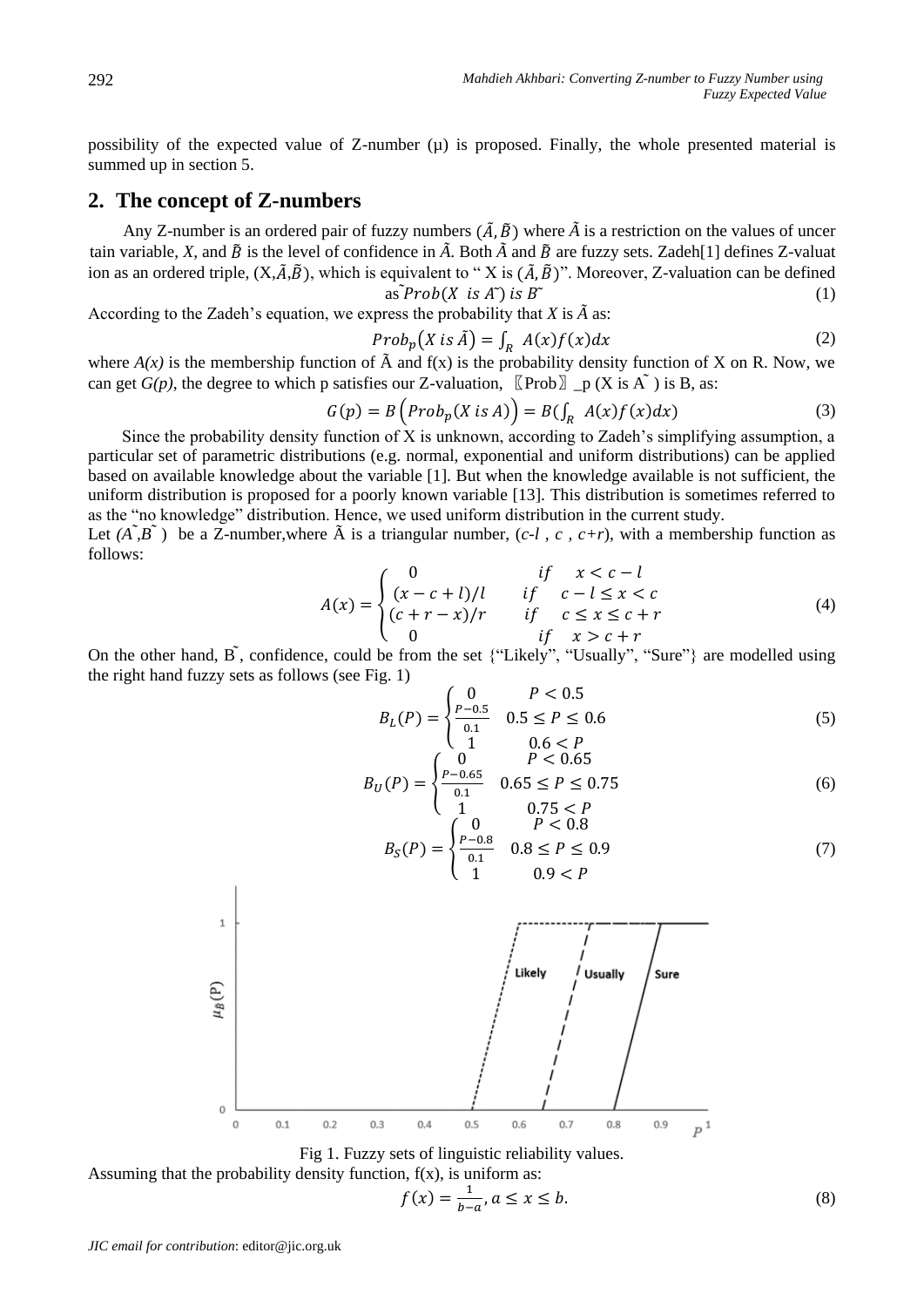Therefore, based on equation (2), the probability of  $\tilde{A}$  is:

$$
P = \int_{a}^{b} f(x)A(x)dx = \frac{1}{b-a} \int_{max(a,c-l)}^{min(b,c+r)} A(x)dx
$$
\n(9)

Now, having equation (9), P (the probability of Ã) can be determined based on the positions of a and b relative to the fuzzy number  $\tilde{A}$  (Table 1).

| Category       | positions of<br>a and b                    | <b>Probability (Pi)</b>                                               |
|----------------|--------------------------------------------|-----------------------------------------------------------------------|
| $\mathbf{1}$   | $a \leq c - l$ ,<br>$b > c + r$            | $P_1 = \frac{l+r}{2(b-a)}$                                            |
| $\overline{2}$ | $a \leq c - l$ .<br>$c \leq b \leq c + r$  | $P_2 = \frac{l}{2(b-a)} + \frac{(b-c)(2r+c-b)}{2(b-a)r}$              |
| $\overline{3}$ | $a < c - l$ .<br>b < c                     | $P_3 = \frac{(b-c+l)^2}{2(b-a)l}$                                     |
| $\overline{4}$ | $c-l < a < c$ .<br>$c \leq b < c + r$      | $P_4 = \frac{(c-a)(2l+a-c)}{2(b-a)l} + \frac{(b-c)(2r+c-b)}{2(b-a)r}$ |
| 5              | $c-l \leq a \leq c$ ,<br>h < c             | $P_5 = \frac{a+b-2c+2l}{2l}$                                          |
| 6              | $c \leq a \leq c + r$ ,<br>$c < b < c + r$ | $P_6 = \frac{2r + 2c - a - b}{2r}$                                    |
| $\overline{7}$ | $c-l < a < c$ .<br>$c + r \leq b$          | $P_7 = \frac{(c-a)(2l+a-c)}{2l(b-a)} + \frac{r}{2(b-a)}$              |
| 8              | $c < a < c + r$ .<br>$c+l \leq b$          | $P_8 = \frac{(r+c-a)^2}{2r(b-a)}$                                     |

Table 1: The probability of  $\tilde{A}$  based on the positions of a and b relative to  $\tilde{A}$ 

# **3. Expected value of Z-number**

We recall for the uniform distribution (4) that

$$
E(x) = \mu = \frac{a+b}{2}.\tag{10}
$$

As discussed earlier, the parameters of the density function (*a* and *b*) are unknown and  $\mu$ , the expected value can be determined based on the given Z-number.

Assuming a particular  $\mu$  will lead to various pairs of  $(a,b)$  with the mean value of  $\mu$  which can then be used to calculate probability of *Ã*according to *Table 1*.

Example 1. Let a Z-number be  $((24,30,36), Sure)$  which means fuzzy number  $(\tilde{A})$  and confidence  $(\tilde{B})$ are  $(24,30,36)$  and *"Sure"* respectively. By assuming uniform distribution and  $\mu=29$ , *Fig.* 2 depicts change in the probability of  $\tilde{A}$  for various pairs of  $(a,b)$  with the mean value of 29.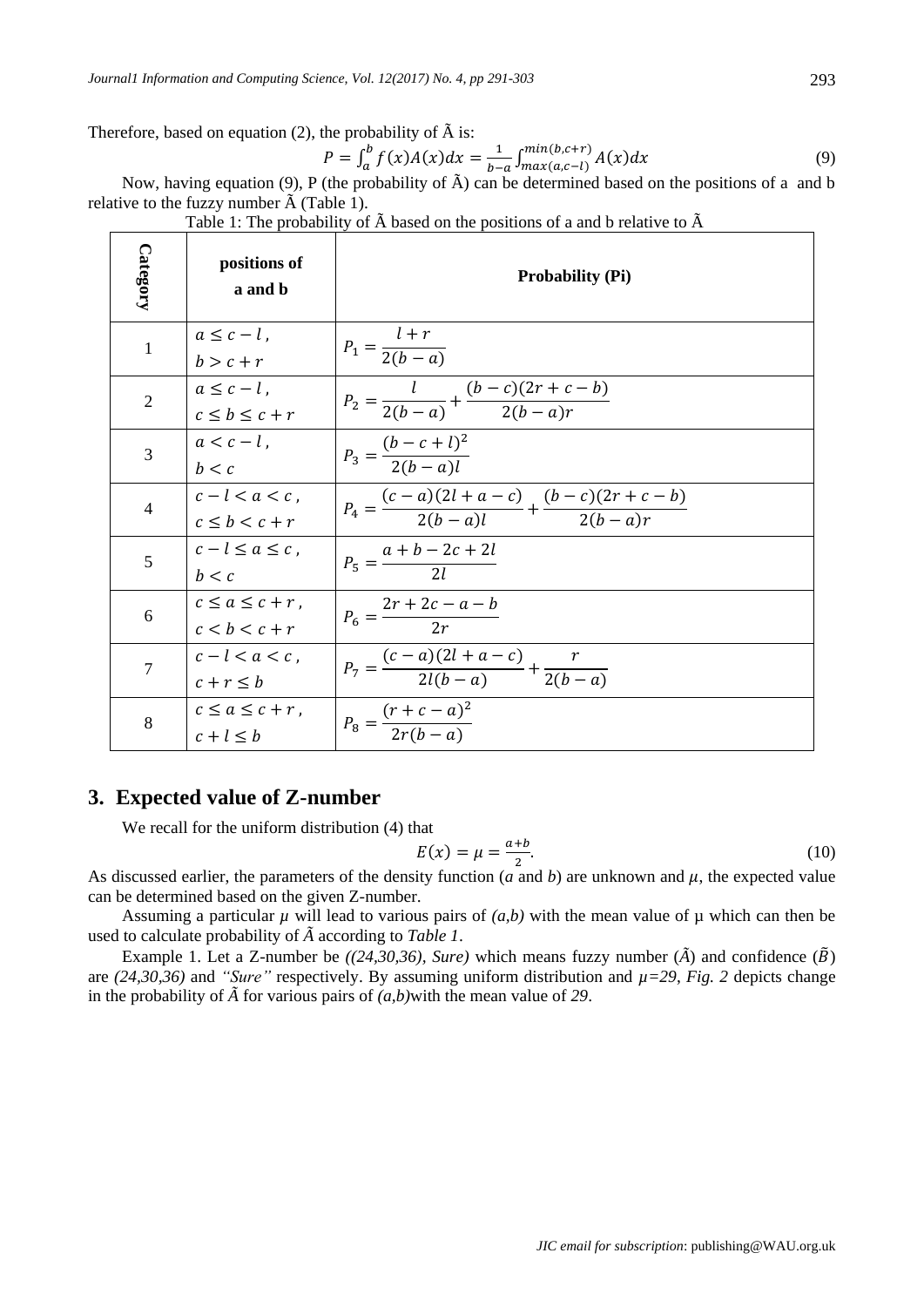

Fig 2. Changes in probability for  $\mu = 29$ 

Fuzzy membership degrees of each *(a,b)* can be computed based on the membership function of confidence,  $\tilde{B}$ , in the Z-number. Since the level of confidence was set at *"Sure"*, membership values of ordered pairs *(a,b)*, with the mean value of 29, was determined based on (7). Then an appropriate *S*-norm, here maximum, can be used to obtain the membership function *G* over the space  $\mu$  ∈*R* :

$$
G(\mu) = \max_{(a,b)} \{ B(P(a,b)) | a+b=\mu \}, \mu \in R,
$$
\n(11)

Since higher probability of *(a,b)* increases their membership degree in the confidence function, the (11) can be rewritten as:

$$
G(\mu) = B(max\{P(a,b)|a+b=\mu\}), \mu \in R
$$
\n(12)

Then we can first find the maximum probability of  $\tilde{A}$  with the particular  $\mu$  and then compute its possibility by using equation (12). For example, In Example 1, the maximum probability of  $\tilde{A}$  with  $\mu = 29$  is 0.83. According to equation (7), the membership value of this event in the *"Sure"* is 0.3.

In order to find the maximum probability of  $\tilde{A}$  for different values of  $\mu$ , we evaluated it in four intervals (*Table 2*).

| <b>State</b> | <b>Interval</b>                                             |
|--------------|-------------------------------------------------------------|
|              | $l \mu \leq c - \frac{l}{2} \rightarrow a + b \leq 2c - l$  |
|              | 2 $c - l/2 < \mu \leq c \rightarrow 2c - l < a + b \leq 2c$ |
|              | 3 $c < \mu \leq c + r/2 \rightarrow 2c < a + b \leq 2c + r$ |
|              | 4 $c + \frac{r}{2} < \mu \rightarrow 2c + r < a + b$        |

If *a* and *b* fall in any of the eight categories summarized in Table 1, for particular  $\mu$ s, the maximum probability of  $\tilde{A}$  in the above-mentioned Intervals will be as follows:

### **3.1 First Interval** ( $\mu \leq c - \frac{l}{c}$  $\frac{1}{2}$

If *a* and *b* falling in the first category of *Table 1*, the maximum probability of  $\tilde{A}$  for  $\mu \leq c - \frac{1}{c}$  $\frac{1}{2}$  is obtained as follows (Fig. 3):

$$
\begin{cases} a \le c - l \\ b > c + r \end{cases} \to P_1 = \frac{l + r}{2(b - a)} = \frac{l + r}{4(b - \mu)}\tag{13}
$$

$$
\frac{dP_1}{db} = \frac{-(l+r)}{4(b-\mu)^2} \to \frac{dP_1}{db} < 0 \to \max P_1 = \frac{l+r}{4(c+r-\mu)}\tag{14}
$$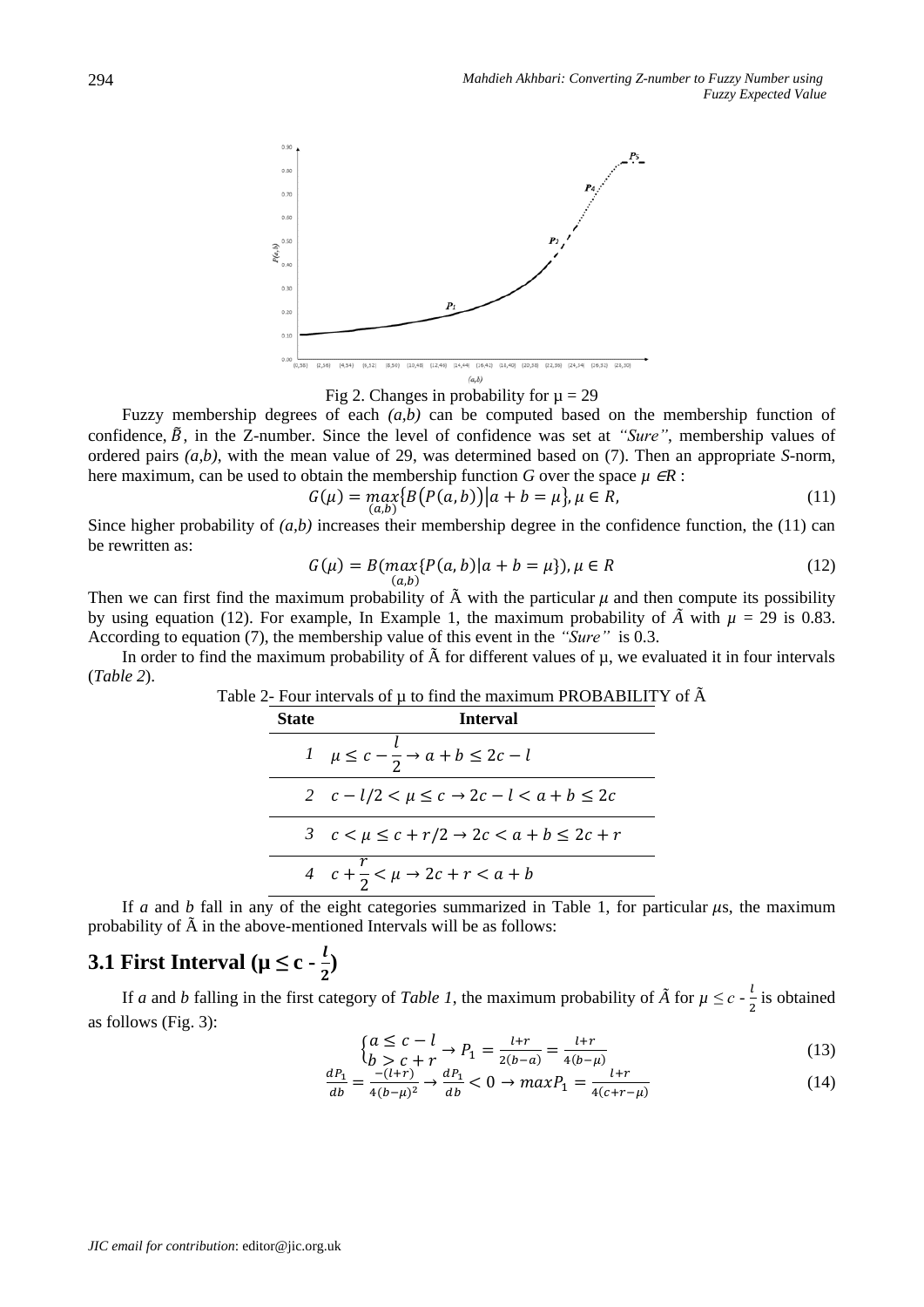

Fig 3. The area involved in calculation of the maximum probability (P1) when  $\mu \leq c - l/2$ When *a* and *b* belong to the second category of *Table 1*, the maximum probability of  $\tilde{A}$  with  $\mu \leq c - \frac{l}{c}$  $\frac{1}{2}$  is obtained as:

$$
\begin{cases}\n a \leq c - l \\
 c \leq b \leq c + r\n\end{cases} \to P_2 = \frac{\ln\left(\frac{b - c}{2r + c - b}\right)}{2(b - a)r}
$$
\n(15)

$$
\frac{dP_2}{db} = 0 \to b^* = \sqrt{(c + r - \mu)^2 - lr - r^2} + \mu
$$
\n(16)

In other words, if no restriction is imposed, the maximum of  $P_2$  based on *b* will occur at a point like  $b^*$ . **Theorem 1.** If  $\mu \leq c - \frac{l}{a}$  $\frac{l}{2}$ , then  $b^* \geq c$ 

**Proof by contradiction:** If *b \*< c*, then

$$
b^* < c \to \sqrt{(c+r-\mu)^2 - lr - r^2} + \mu < c \to (c+r-\mu)^2 - lr - r^2 < (c-\mu)^2 \to c - \frac{l}{2} < \mu
$$

<span id="page-4-0"></span>Which is a contradiction since we had an initial assumption of  $\mu \leq c - \frac{l}{a}$  $\frac{l}{2}$ . Therefore,  $b^* \ge c$  is correct. Now, the maximum of  $P_2$  based on *b* and the position of  $b^*$ can be determined as (Fig. 4):



Fig 4. The area involved in calculation of the maximum probability (P2) with $\mu \le c - l/2$ If *a* and *b* fit in the third category of *Table 1*, the maximum probability of  $\tilde{A}$  with  $\mu \leq c - \frac{l}{a}$  $\frac{1}{2}$  can be calculated as (Fig. 5):

$$
\begin{cases} a < c - l \\ b < c \end{cases} \rightarrow P_3 = \frac{(b - c + l)^2}{4(b - \mu)l}
$$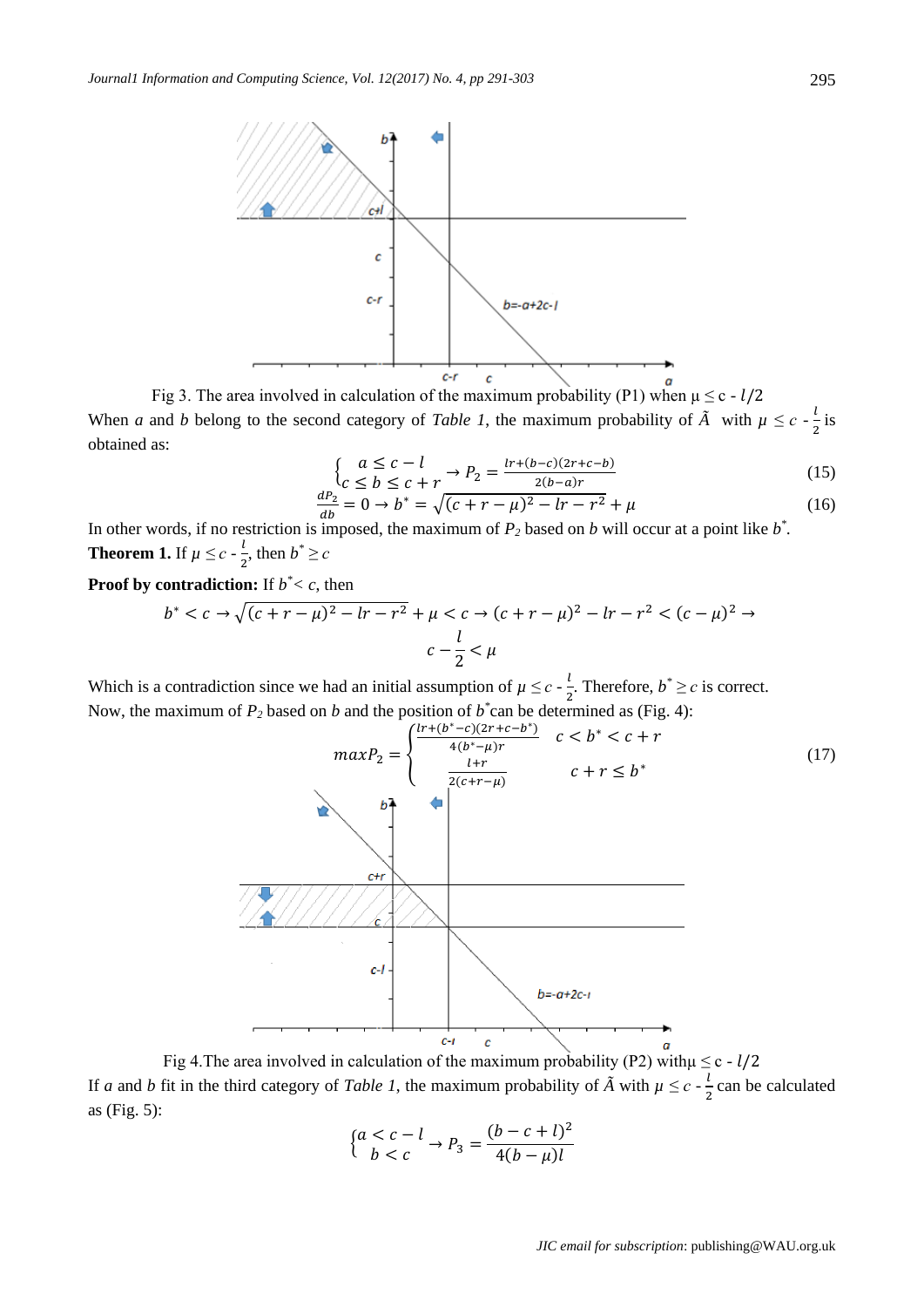

Fig 5. The area involved in calculation of the maximum probability (P3) when  $\mu \leq c - l/2$ With *a* and *b* lying in the fourth category of Table 1, the maximum probability of  $\tilde{A}$  with  $\mu \leq c - \frac{1}{2}$  $\frac{1}{2}$  can be computed as:

$$
\begin{cases} c - l < a < c \\ c < b < c + r \end{cases} \to 2c - l < a + b < 2c + r \to c - l/2 < \mu \to P_4 = 0 \tag{19}
$$

The maximum probability of  $\tilde{A}$  with  $\mu \leq c \cdot \frac{l}{a}$  $\frac{1}{2}$  when *a* and *b* belong to the fifth category of *Table 1* is determined as (Fig. 6):



Fig 6. The area involved in calculation of the maximum probability (P5) when  $\mu \le c - l/2$ The maximum probability of  $\tilde{A}$  with  $\mu \leq c - \frac{l}{a}$  $\frac{1}{2}$  when *a* and *b* fall into the sixth-eighth categories of *Table 1* can be defined as:

$$
\begin{cases} c - r < a < c \\ c + r < b \end{cases} \to 2c < a + b \xrightarrow[a + b \le 2c - r]{} P_7 = 0 \tag{21}
$$

$$
\begin{cases} c \le a \le c + r \\ c + r \le b \end{cases} \to 2c + r < a + b \xrightarrow[a + b \le 2c - r]{} P_8 = 0 \tag{22}
$$

Therefore, according to equations (14)[,0,](#page-4-0) **错误!未找到引用源。**, and (20), when  $\mu \leq c - \frac{l}{2}$  $\frac{1}{2}$ , the maximum probability of  $\tilde{A}$  can be stated as:

$$
maxP(\mu) = max\{maxP_1, maxP_2, maxP_3, maxP_5\}
$$
\n(23)

And based on [0:](#page-4-0)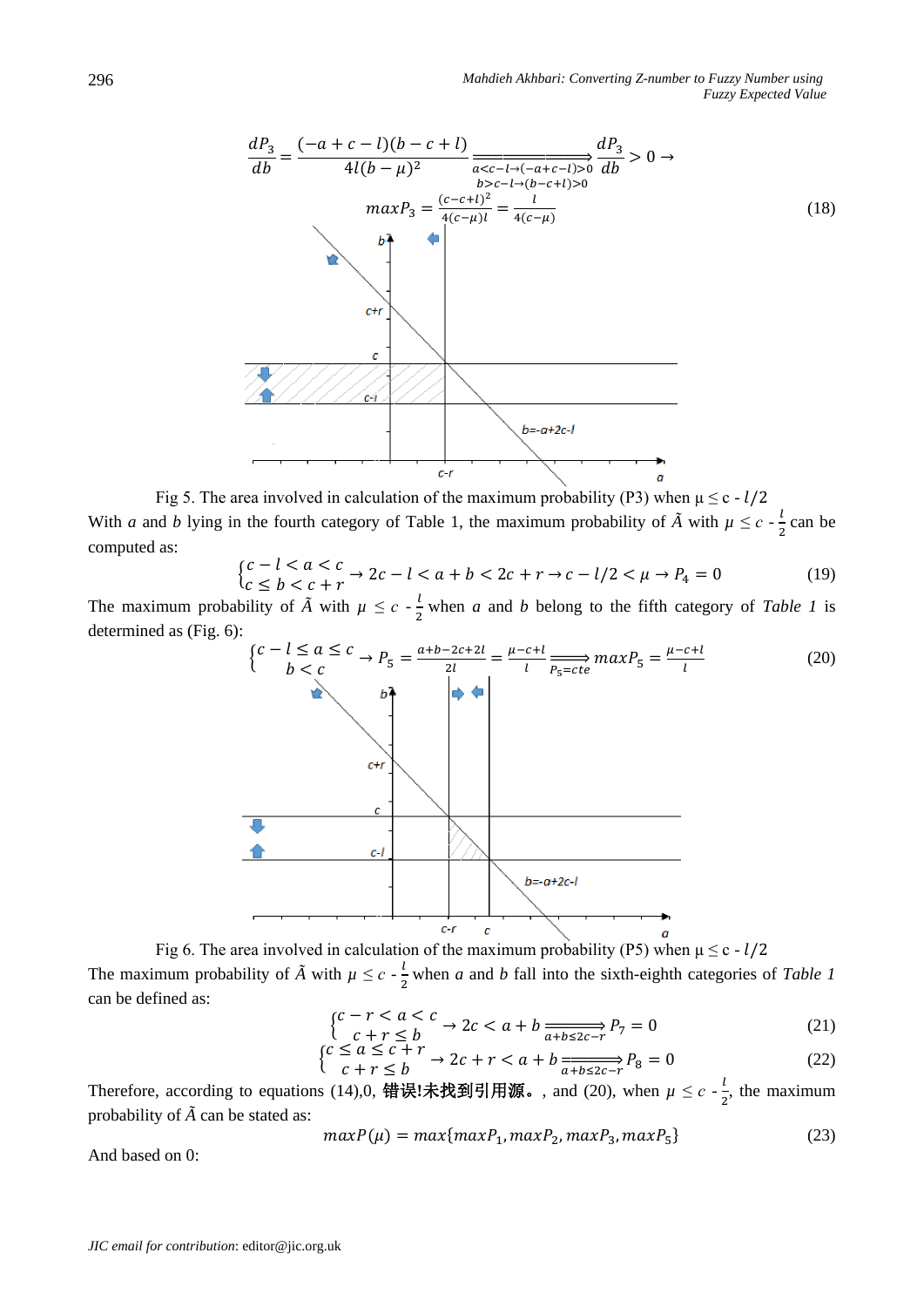$$
maxP(\mu) = \begin{cases} max \left\{ \frac{l+r}{4(c+r-\mu)}, \frac{l}{4(c-\mu)}, \frac{\mu-c+l}{l} \right\} & c+r \leq b^* \\ max \left\{ \frac{l'r+(b^*-c)(2r+c-b^*)}{4(b^*- \mu)r}, \frac{\mu-c+l}{l} \right\} & c < b^* < c+r \end{cases}
$$
(24)

If  $c + r \leq b^*$ , then:

$$
\frac{l}{4(c-\mu)} - \frac{\mu-c+l}{l} = \frac{l^2 - 4(c-\mu)(\mu-c+l)}{4l(c-\mu)} = \frac{(l - 2(c-\mu))^2}{4l(c-\mu)} > 0 \to \frac{l}{4(c-\mu)} > \frac{\mu-c+l}{l} \tag{25}
$$

and

$$
\frac{l}{4(c-\mu)} - \frac{l+r}{4(c+r-\mu)} = \frac{r}{4} \times \frac{(l-c+\mu)}{(c+r-\mu)(c-\mu)}
$$

Now, two cases may occur:

$$
\begin{aligned} \text{(1)} \ \mu &\leq c - l \to \begin{cases} -c + r + \mu \leq 0 & l & t + r \\ c + r - \mu > 0 & \frac{1}{4(c - \mu)} < \frac{l + r}{4(c + r - \mu)} \end{cases} \\ \text{(2)} \ c - l < \mu \leq c - l/2 \to \begin{cases} -c + l + \mu > 0 & l & l + r \\ c + r - \mu > 0 & \frac{l}{4(c - \mu)} < \frac{l + r}{4(c + r - \mu)} \end{cases} \end{aligned}
$$

Hence, in both cases, the following is true:

$$
\frac{l}{4(c-\mu)} < \frac{l+r}{4(c+r-\mu)}\tag{26}
$$

Based on (26)-(27), it can be concluded that:

$$
\max\left\{\frac{l+r}{4(c+r-\mu)}, \frac{l}{4(c-\mu)}, \frac{\mu-c+l}{l}\right\} = \frac{l+r}{4(c+r-\mu)}
$$
(27)

Or:

$$
\begin{cases} \mu \le c - l/2 \\ c + r \le b^* \end{cases} \to \max P(\mu) = \max P_2 = \max P_1 = \frac{l + r}{4(c + r - \mu)} \tag{28}
$$

If  $c < b^* < c + r$ , then equation (17) entails that:  $lr + (b^* - c)(2r + c - b^*)$  $\frac{4(b^* - \mu)r}{4(b^* - \mu)r}$  $\mu - c + l$  $\iota$ 

So

$$
\begin{cases} \mu \leq c - \frac{l}{2} \\ c < b^* < c + r \end{cases} \to \max P(\mu) = \max P_2 = \frac{\ln \left( b^* - c \right) \left( 2r + c - b^* \right)}{4(b^* - \mu)r} \tag{29}
$$

Finally, under the first condition,  $\mu \leq c - \frac{l}{a}$  $\frac{1}{2}$ , equations (27) and (29) indicate that:

$$
\mu \le c - \frac{l}{2} \to maxP(\mu) = maxP_2 \tag{30}
$$

### **3.2 Second Interval (c -**  $\frac{1}{2} < \mu \leq c$ )

According to equation (14), the maximum probability of  $\tilde{A}$  with  $c = \frac{l}{c}$  $\frac{1}{2} < \mu \leq c$  when *a* and *b* belong to the first category of *Table 1* is (Fig. 7):



Fig 7. The area involved in calculation of the maximum probability (P1) when c -  $l/2 < \mu \le c$ With *a* and *b* fitting into the second category of Table 1, the maximum probability of  $\tilde{A}$  with  $c \frac{1}{\tilde{a}}$  $\frac{1}{2} < \mu \leq c$  can be obtained based on equations (15) and (17):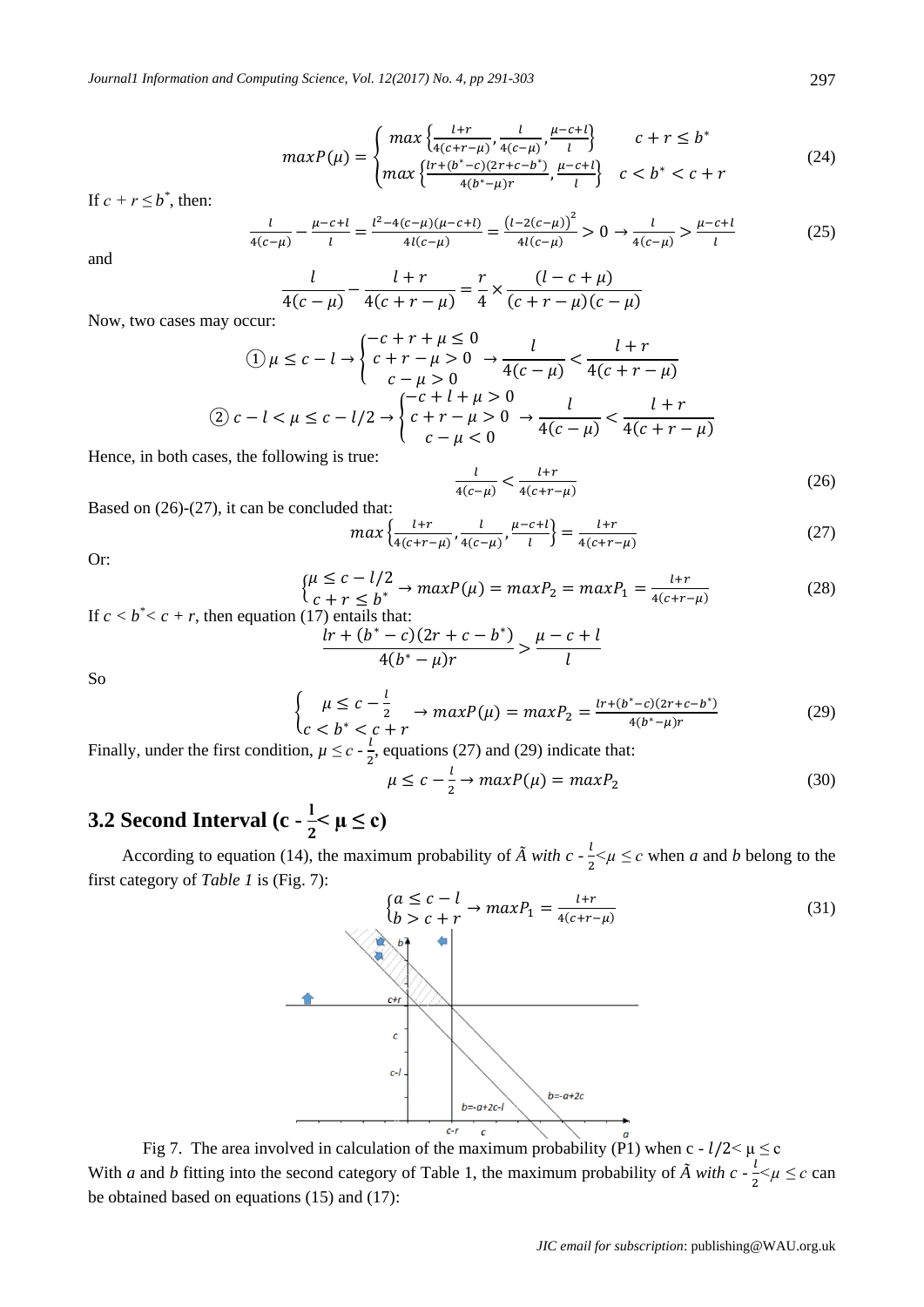$$
a \leq c - l
$$
  
\n
$$
c \leq b \leq c + r
$$
\n
$$
P_2 = \frac{l r + 2br + 2bc - b^2 - 2cr - c^2}{4(b - u)r}
$$
\n(32)

$$
\begin{aligned} \n\mathcal{L}_C &\leq b \leq c + r \quad \mathcal{L}_2 - \mathcal{L}_1\\ \n\frac{dP_2}{db} &= 0 \to b^* = \sqrt{(c + r - \mu)^2 - lr - r^2} + \mu \n\end{aligned} \tag{33}
$$

Which leads to three distinct conditions:

{

$$
\begin{cases}\nb^* \le c \rightarrow \frac{dP_2}{db} < 0 \rightarrow maxP_2 = \frac{l}{4(c-\mu)} \\
c < b^* < c + r \rightarrow maxP_2 = \frac{lr + (b^* - c)(2r + c - b^*)}{4(b^* - \mu)r} \\
c + r \le b^* \rightarrow \frac{dP_2}{db} > 0 \rightarrow maxP_2 = \frac{l + r}{4(c + r - \mu)}\n\end{cases}
$$
\n
$$
(34)
$$

Fig 8. The area involved in calculation of the maximum probability (P2) when c -  $l/2 < \mu \le c$ When *a* and *b* fall into the third category of *Table 1*, the maximum probability of  $\tilde{A}$  with  $c \frac{l}{\tau}$  $\frac{1}{2} < \mu \leq c$  can be determined as:

$$
\begin{cases} a < c - l \\ b < c \end{cases} \rightarrow a + b < 2c - l \rightarrow \mu < c - l/2 \rightarrow \max P_3 = 0 \tag{35}
$$

The maximum probability of  $\tilde{A}$  with  $c = \frac{l}{a}$  $\frac{1}{2} < \mu \leq c$  when *a* and *b* belong to the fourth category of Table 1 will be:



Fig 9. The area involved in calculation of the maximum probability (P4) when c -  $l/2 < \mu \le c$ With *a* and *b* lying in the fifth category of *Table 1*, the maximum probability of  $\tilde{A}$  with  $c \cdot \frac{1}{a}$  $\frac{1}{2} < \mu \leq c$  can be calculated as:

$$
\begin{cases} c - l \le a \le c \\ b < c \end{cases} \to \max P_5 = \frac{\mu - c + l}{l} \tag{37}
$$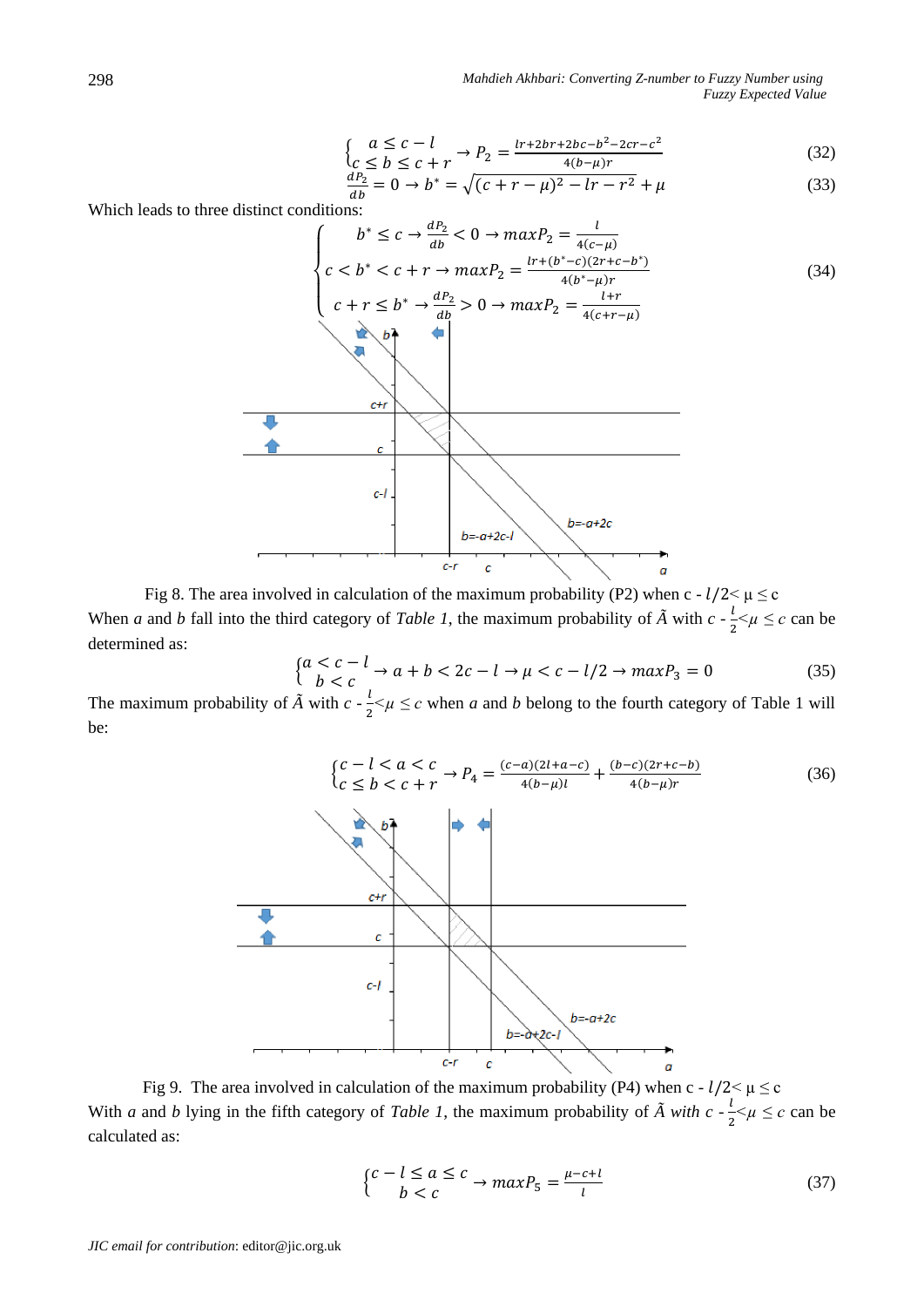

Fig 10. The area involved in calculation of the maximum probability (P5) when c -  $l/2 < \mu \le c$ **Theorem 2.** P5> P4 is always true.

#### **Proof:**

$$
P_5 - P_4 = \frac{r(b-c)^2 + l(b-c)^2}{4(b-\mu)lr} \ge 0 \to P_5 \ge P_4
$$

Finally, the maximum probability of  $\tilde{A}$  with  $c - \frac{l}{a}$  $\frac{1}{2} < \mu \leq c$  when *a* and *b* belong to the sixth, seventh and eighth categories of *Table 1* can be stated as:

$$
\begin{cases} c \le a \le c + r \\ c < b < c + r \end{cases} \to 2c < a + b \xrightarrow[a + b \le 2c]{} P_6 = 0 \tag{38}
$$

$$
\begin{cases} c - r < a < c \\ c + r < b \end{cases} \to 2c < a + b \xrightarrow[a + b \leq 2c]{} P_7 = 0 \tag{39}
$$

$$
\begin{cases} c \le a \le c + r \\ c + r \le b \end{cases} \to 2c + r < a + b \underset{a+b \le 2c}{\longrightarrow} P_8 = 0 \tag{40}
$$

According to the equation (34):

$$
maxP_2 \geq maxP_1 \tag{41}
$$

And based on *Theorem 2*:

$$
maxP_5 \ge maxP_4 \tag{42}
$$

Therefore, when  $c - \frac{l}{a}$  $\frac{1}{2} < \mu \leq c$ , equations (41) and (42) lead to the following equation:

$$
maxP(\mu) = max\{maxP_2, maxP_5\}
$$
\n(43)

**Theorem 3.** If c -  $\frac{l}{a}$  $\frac{1}{2}$   $\lt \mu \leq c$ , then P5>P2 is always true.

#### **Proof:**

$$
P_2 - P_5 = \frac{-4r(\mu - a - l/2)(\mu - c + l/2) - l(b - c)^2}{2(b - a)rl} \frac{1}{\sqrt{\frac{c - l/2 < \mu < c - l < \mu - l/2}{ac - l}} \sqrt{\frac{0 < \mu - c + l/2}{0 < \mu - \frac{l}{2}}}
$$
\n
$$
P_2 - P_5 < 0
$$
\n
$$
P_5 > P_2
$$

Based on Theorem 3 if  $c - \frac{l}{s}$  $\frac{1}{2} < \mu \leq c$ , then  $maxP_5 > maxP_2$  is always true.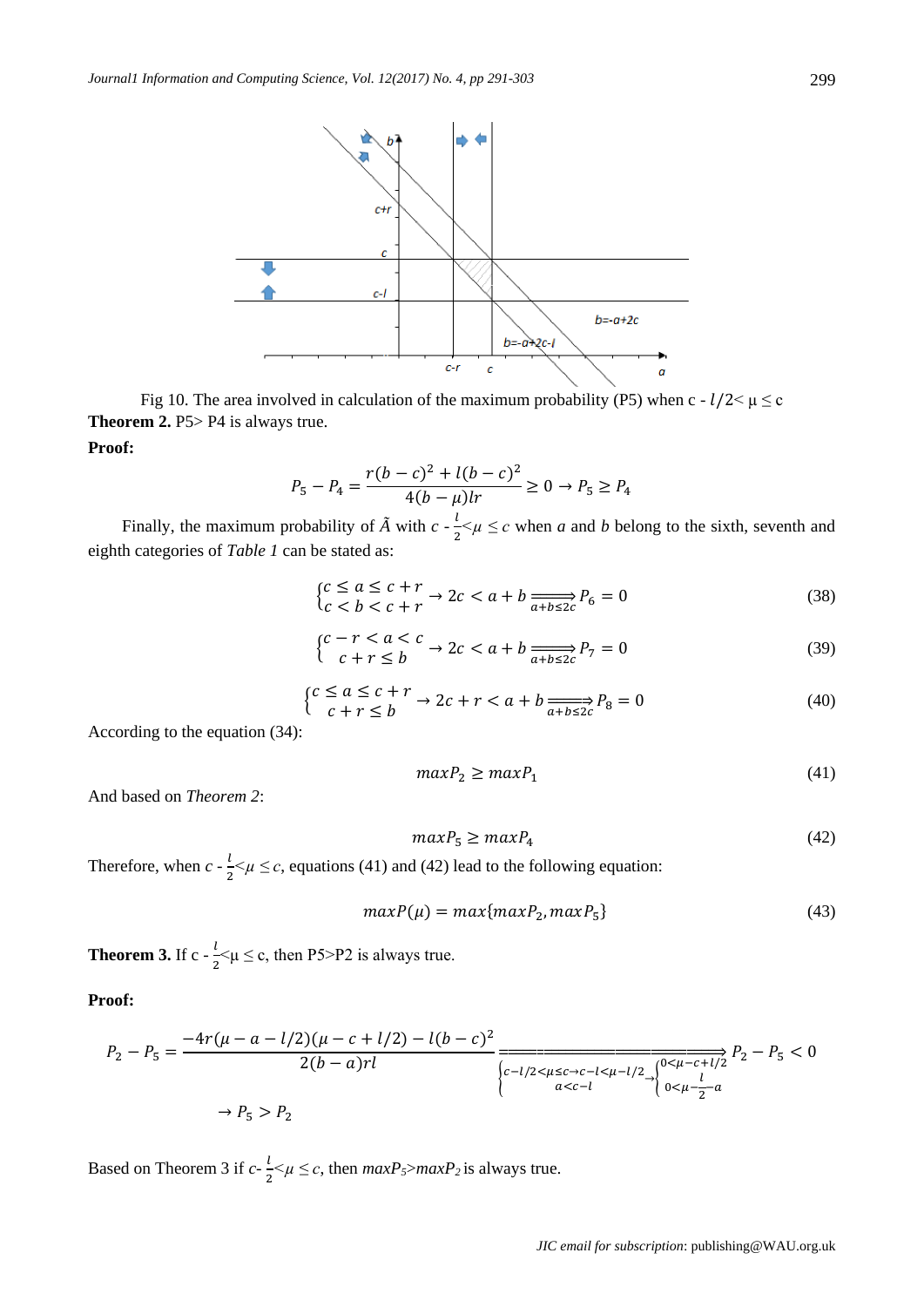Hence, when c -  $\frac{l}{2}$  $\frac{1}{2}$   $\lt \mu \leq c$ , it can be concluded that:

$$
c - \frac{l}{2} < \mu \leq c \to \max P(\mu) = \max P_5 \tag{44}
$$

# **3.3 Third Interval** ( $c < \mu \leq c + r/2$ )

With calculations Similar to second interval, we have:

$$
c < \mu \leq c + \frac{r}{2} \to \max P(\mu) = \max P_6 = \frac{r + c - \mu}{r} \tag{45}
$$

# **3.4 Forth Interval**  $(c + r/2 < \mu)$

With calculations Similar to first interval, we have:

$$
c + \frac{r}{2} < \mu \to \max P(\mu) = \max P_7 \tag{46}
$$

Maximum of *P*<sub>7</sub> can be computed as:

$$
maxP_7 = \begin{cases} \frac{lr + (c - a^*)(2l + a^* - c)}{-4l(\mu - a^*)} & c - l < a^* < c \\ \frac{l + r}{4(c - l - \mu)} & a^* < c - l \end{cases}
$$

Where

$$
a^* = \sqrt{(\mu - c + l)^2 - lr - l^2} + \mu
$$

Now, according to the equations (30) and (44)-(46), it can be inferred that:

$$
maxP(\mu) = \begin{cases} maxP_2 & \mu \leq c - l/2 \\ maxP_5 & c - l/2 < \mu \leq c \\ maxP_6 & c < \mu \leq c + r/2 \\ maxP_7 & c + r/2 < \mu \end{cases}
$$
(47)

**Theorem 4.** Minimum of *maxP<sup>5</sup>* equals 0.5.

**Proof:**

$$
maxP_5 = \frac{\mu - c + l}{l} \to \frac{dmaxP_5}{d\mu} > 0 \Longrightarrow \frac{c - \frac{l}{2} - c + l}{l} = 0.5 \tag{48}
$$

**Theorem 5.** Minimum of *maxP<sup>6</sup>* equals 0.5.

**Proof:** Similar to Theorem 4.



Fig 11. The maximum probability curve for the constant mean  $(\mu)$  for Example 1 After calculating the maximum probability of  $\tilde{A}$ , the membership function of the  $\mu$  at three levels of the possibility (*L*, *U*, and *S*) can be computed using equations (5)-(7).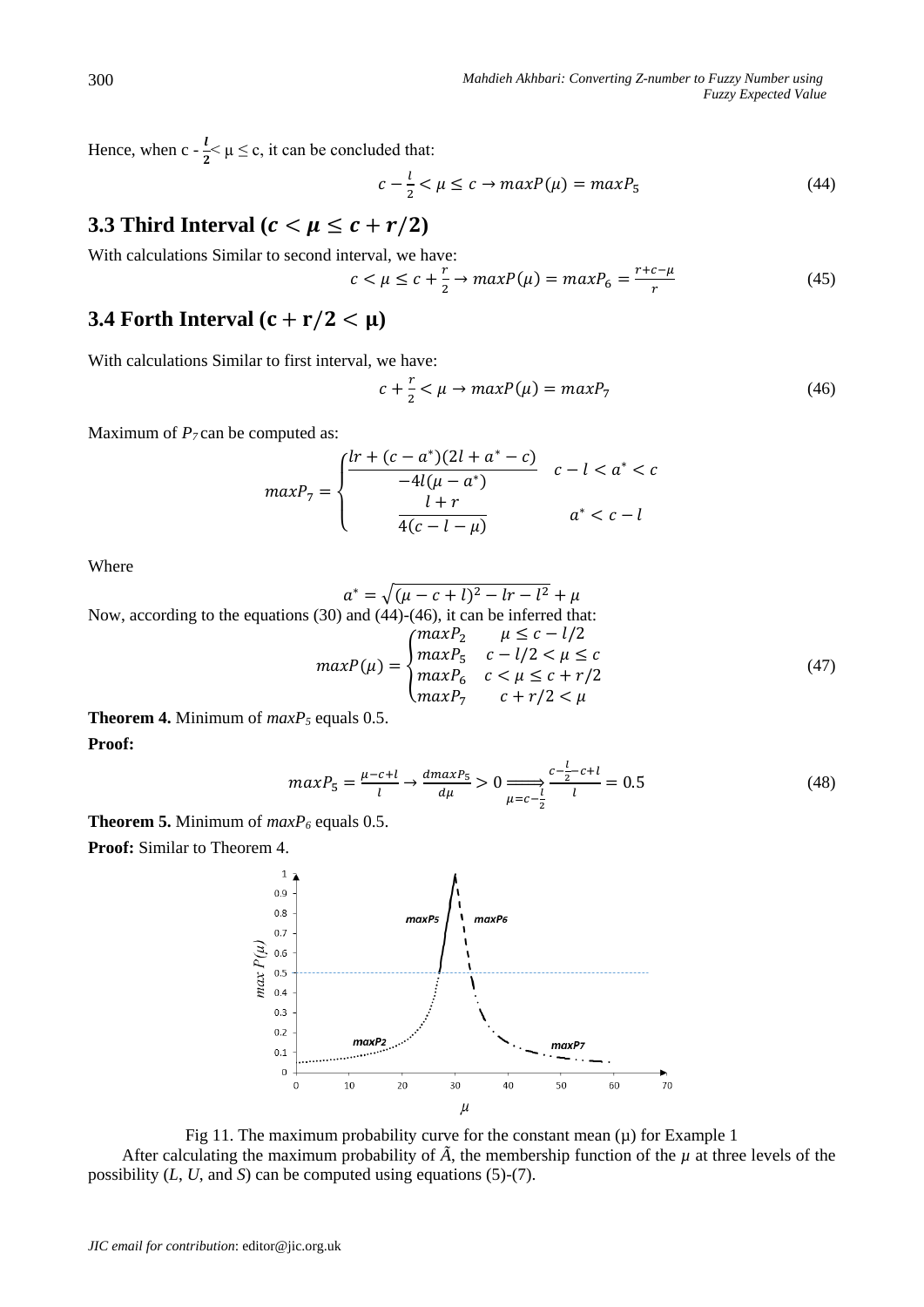# **4. Calculating the membership function of the expected value of Z-number (µ)**

By replacing probability values (*P*), obtained from equation (47), in relevant equation of (5)-(7), the membership function of the  $\mu$  can be determined.

$$
G_{\tilde{\mu}_L}(p) = \begin{cases} 0 & p < c - 0.5l \\ \frac{p - c + 0.5l}{0.1l} & c - 0.5l \le p < c - 0.4l \\ 1 & c - 0.4l \le p < c + 0.4r \\ \frac{c + 0.5r - p}{0.1r} & c + 0.4r \le p < c + 0.5r \\ 0 & c + 0.5r \le p \end{cases} \tag{49}
$$
\n
$$
G_{\tilde{\mu}_U}(p) = \begin{cases} 0 & p < c - 0.35l \\ \frac{p - c + 0.35l}{0.1l} & c - 0.35l \le p < c - 0.25l \\ 1 & c - 0.25l \le p < c + 0.25r \\ \frac{c + 0.35r - p}{0.1r} & c + 0.25r \le p < c + 0.35r \\ 0 & c + 0.35r \le p \end{cases} \tag{50}
$$

$$
G_{\tilde{\mu}_S}(p) = \begin{cases} 0 & p < c - 0.2l \\ \frac{p - c + 0.2l}{0.1l} & c - 0.2l \le p < c - 0.1l \\ 1 & c - 0.1l \le p < c + 0.1r \\ \frac{c + 0.2r - p}{0.1r} & c + 0.1r \le p < c + 0.2r \\ 0 & c + 0.2r \le p \end{cases} \tag{51}
$$

Thus, the  $\mu$  in L, U, and S levels of the confidence are trapezoidal fuzzy numbers shown as:

$$
\tilde{\mu}_L = (c - 0.5l, c - 0.4l, c + 0.4r, c + 0.5r) \tag{52}
$$

$$
\tilde{\mu}_U = (c - 0.35l, c - 0.25l, c + 0.25r, c + 0.35r) \tag{53}
$$

$$
\tilde{\mu}_S = (c - 0.2l, c - 0.1l, c + 0.1r, c + 0.2r) \tag{54}
$$

This result for *Example1* is

$$
G_{\widetilde{\mu}}(p) = \begin{cases} 0 & p < 28.8 \\ \frac{p - 28.8}{0.6} & 28.8 \le p < 29.4 \\ 1 & 29.4 \le p < 30.6 \\ \frac{31.2 - p}{0.6} & 30.6 \le p < 31.2 \\ 0 & 31.2 \le p \end{cases} \tag{55}
$$

Or the fuzzy expected value is:  $\tilde{\mu} = (28.8, 29.4, 30.6, 31.2).$ 

We can compare this result with fuzzy expectation proposed by Kang et al [6]. In their method first, the reliability of Z-number ( $\tilde{B}$ ) is converted to crisp number with the center of gravity method.

$$
\alpha = \frac{\int x \mu_S(x) dx}{\int \mu_S(x) dx} = 0.922
$$

Then the weighted Z-number is obtained by adding the  $\alpha$  to the first part ( $\tilde{A}$ ).  $(\tilde{A}, \alpha) = ((24,30,36); 0.922)$ .

Finally, weighted Z-number is converted to regular fuzzy number:

$$
\tilde{\mu} = (\sqrt{0.922} * 24, \sqrt{0.922} * 30, \sqrt{0.922} * 36) = (28.8, 5.76, 5.76)
$$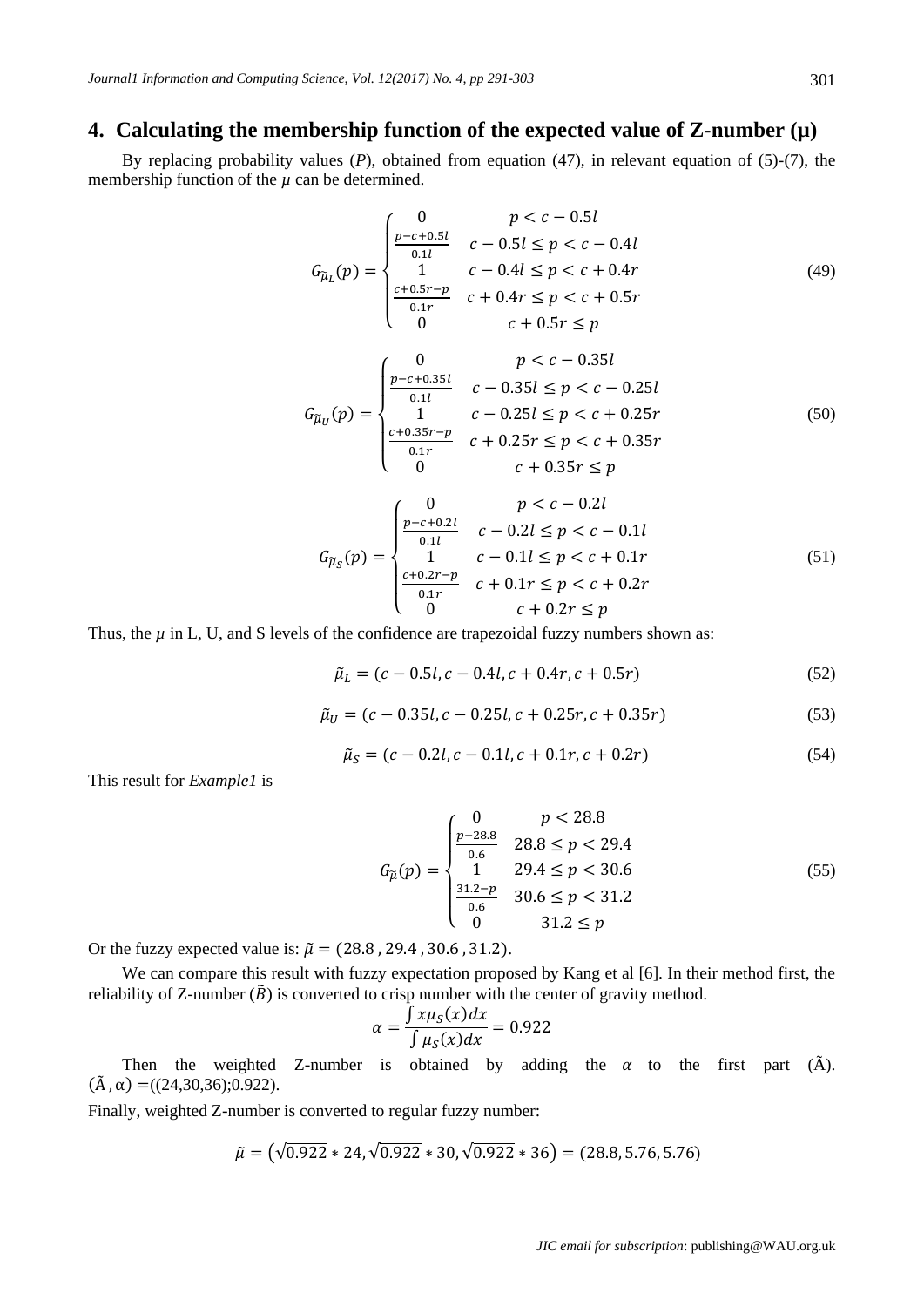

Fig 12.The membership function of the possibility ofµ

As you can see in equations (52)-(54), in this approach the more reliability results smaller support set of the obtained fuzzy expected value. Also the center of the first part of Z-number (*Ã*) doesn't change in this approach, however using the Kang et al [6] method, if the first part of Z-number  $(\tilde{A})$  is positive, the more reliability results the smaller fuzzy expectation, without any reason.

## **5. Conclusion**

The main contribution of the present paper is converting a Z-number to a fuzzy number which is very significant for application. Hence the probability density function of uncertain variable, *X*, in Z-valuation  $(X, \tilde{A}, \tilde{B})$  is unknown, according to Zadeh's simplifying assumption, a particular set of parametric distributions can be applied based on available knowledge about the variable. But when the knowledge available is not sufficient, the uniform distribution is proposed for a poorly known variable. Therefore, in practice, most applications use linear membership functions to describe fuzzy sets, in this study linear righthand membership functions are used for reliability values. With above assumptions, that is proved that the fuzzy expected value of a Z-number is a trapezoidal fuzzy number.

# **6. References**

- A. Zadeh, Lotfi "A note on Z-numbers." Information Sciences 181.14 (2011): 2923-2932.
- A. Zadeh, Lotfi "The concept of a Z-number-A new direction in uncertain computation." Information Reuse and Integration (IRI), 2011 IEEE International Conference on. IEEE, 2011.
- A. Aliev, Rafik, V. Akif Alizadeh, and Oleg H. Huseynov. "The arithmetic of discrete Z-numbers." Information Sciences 290 (2015): 134-155.
- R. Yager, Ronald "On a view of Zadeh's Z-numbers." International Conference on Information Processing and Management of Uncertainty in Knowledge-Based Systems. Springer Berlin Heidelberg, 2012.
- [5] R. Yager, Ronald "On Z valuations using Zadeh's Z numbers." International Journal of Intelligent Systems 27.3 (2012): 259-278.
- [6] Kang, Bingyi, Daijun Wei, Ya Li, and Yong Deng. "A method of converting Z-number to classical fuzzy number." Journal of Information and Computational Science 9.3 (2012): 703-709.
- [7] Azadeh, A., Kokabi, R., Saberi, M., Hussain, F.K. and Hussain, O.K., "Trust prediction using z-numbers and artificial neural networks." 2014 IEEE International Conference on Fuzzy Systems (FUZZ-IEEE). IEEE, 2014.
- Azadeh, Ali, and Reza Kokabi. "Z-number DEA: A new possibilistic DEA in the context of Z-numbers." Advanced Engineering Informatics 30.3 (2016): 604-617.
- Yaakob, Abdul Malek, and Alexander Gegov. "Fuzzy rule based approach with z-numbers for selection of alternatives using TOPSIS." Fuzzy Systems (FUZZ-IEEE), 2015 IEEE International Conference on. IEEE, 2015.
- [10] Azadeh, A., Saberi, M., Atashbar, N.Z., Chang, E. and Pazhoheshfar, P. "Z-AHP: a Z-number extension of fuzzy analytical hierarchy process." 2013 7th IEEE International Conference on Digital Ecosystems and Technologies (DEST). IEEE, 2013.
- [11] Gardashova, Latafat A. "Application of operational approaches to solving decision making problem using Znumbers." Applied Mathematics 5.09 (2014): 1323.
- [12] Chou, Ch-Ch. "The canonical representation of multiplication operation on triangular fuzzy numbers." Computers